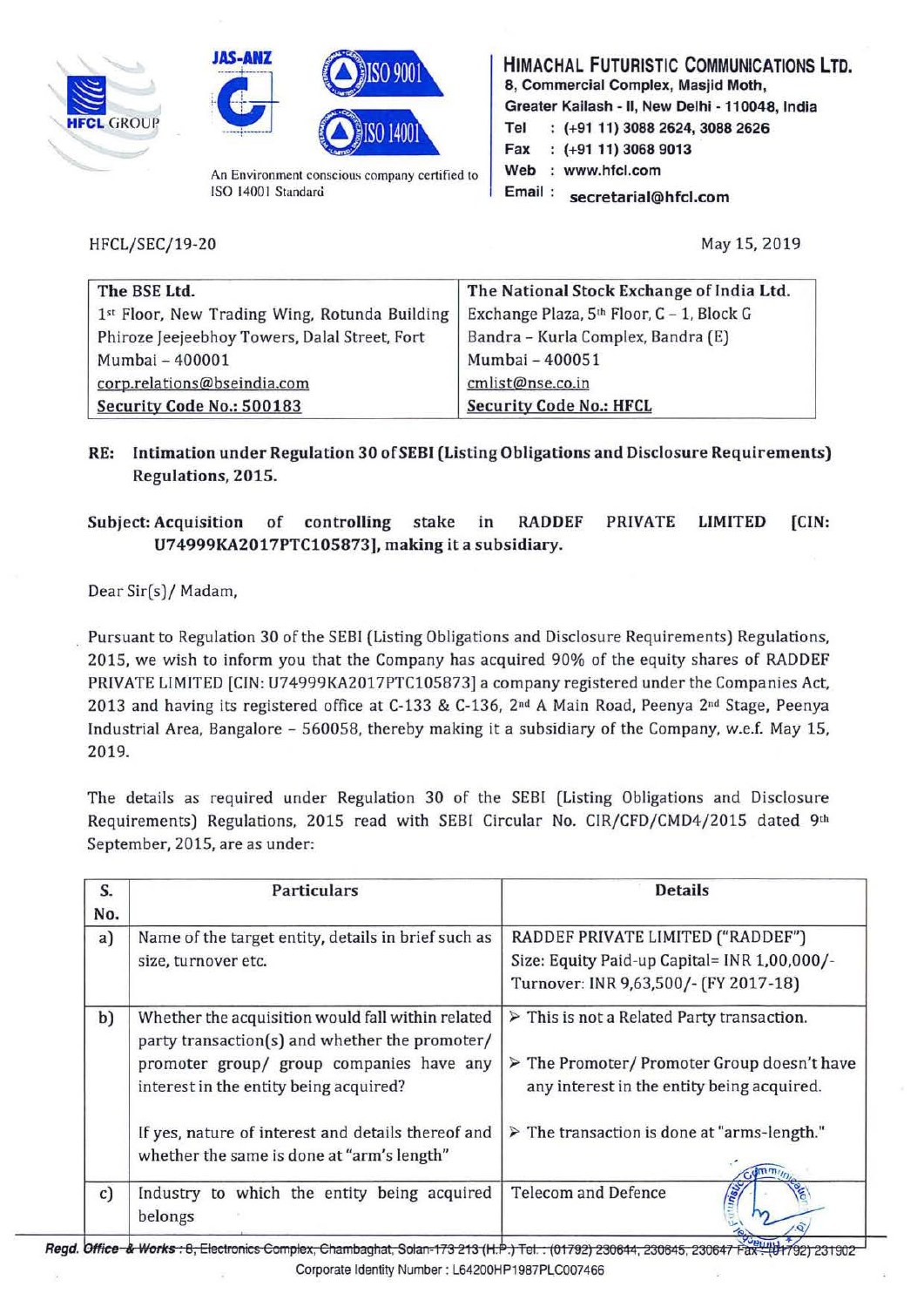





An Environment conscious company certified to ISO 14001 Standard

## HIMACHAL FUTURISTIC COMMUNICATIONS **LTD.**  8, Commercial Complex, Masjid Moth, Greater Kailash - II, New Delhi - 110048, India Tel (+91 11) 3088 2624, 3088 2626 Fax : (+91 11) 3068 9013 Web : www.hfcl.com Email : secretarial@hfcl.com

| d) | Objects and effects of acquisition<br>(including but not limited to, disclosure of<br>reasons for acquisition of target entity, if its<br>business is outside the main line of business of<br>the listed entity) | The acquisition would result in benefit of<br>operational synergies and the Company will be<br>able to explore untapped growth in the Telecom<br>and Defence business verticals of the Company.                                                                                                                                                                                                                                                                                                                                                                                                                                                                                                                                                            |
|----|------------------------------------------------------------------------------------------------------------------------------------------------------------------------------------------------------------------|------------------------------------------------------------------------------------------------------------------------------------------------------------------------------------------------------------------------------------------------------------------------------------------------------------------------------------------------------------------------------------------------------------------------------------------------------------------------------------------------------------------------------------------------------------------------------------------------------------------------------------------------------------------------------------------------------------------------------------------------------------|
| e) | Brief details of any governmental or regulatory<br>approvals required for the acquisition.                                                                                                                       | No approval required.                                                                                                                                                                                                                                                                                                                                                                                                                                                                                                                                                                                                                                                                                                                                      |
| f) | Indicative time period for completion of the<br>acquisition                                                                                                                                                      | May 15, 2019.                                                                                                                                                                                                                                                                                                                                                                                                                                                                                                                                                                                                                                                                                                                                              |
| g) | Nature of consideration -<br>whether cash consideration or share swap and<br>details of the same;                                                                                                                | Cash Consideration.                                                                                                                                                                                                                                                                                                                                                                                                                                                                                                                                                                                                                                                                                                                                        |
| h) | Cost of acquisition or the price at which the<br>shares are acquired;                                                                                                                                            | INR 90,000/- towards 9,000 fully paid-up<br>equity shares (@INR Rs.10/- each) acquired<br>from the existing shareholders of RADDEF.                                                                                                                                                                                                                                                                                                                                                                                                                                                                                                                                                                                                                        |
| i) | Percentage of shareholding / control acquired<br>and / or number of shares acquired;                                                                                                                             | 9,000 fully paid-up equity shares of face value<br>of Rs.10/- each constituting 90% of the paid up<br>equity share capital of RADDEF.                                                                                                                                                                                                                                                                                                                                                                                                                                                                                                                                                                                                                      |
| j) | Brief background about the entity acquired in<br>terms of:<br>· line of business acquired:                                                                                                                       | RADDEF PRIVATE LIMITED was formed with an<br>aim to provide Common Of The Shelf (COTS),<br>Radio Frequency (RF) & Microwave products to<br>Indian and worldwide customers covering<br>Navy, Military, Aerospace, Process Control &<br>Automation,<br>Communication,<br>Test<br>and<br>Measurement Industry.<br>RADDEF designs and develops a wide variety of<br>sub-systems for RF and Microwave systems and<br>components for the applications in defense,<br>aerospace and communication.<br>include<br>Applications<br>weather<br>radar<br>applications, satellite communications, radio<br>telemetry<br>communications,<br>applications,<br>missile guidance systems, mobile radio base<br>stations<br>and<br>control<br>air<br>and<br>communications. |

i , المال المسلم المسلم بن المسلم ين المسلم بن المسلم بن المسلم بن المسلم بن المسلم بن المسلم بن المسلم بن المس<br>Regd. Office & Works : 8, Electronics Complex, Chambaghat, Solan-173 213 (H.P.) Tel. : (01792) 230644, 230645 Corporate Identity Number : L64200HP1987PLC007466